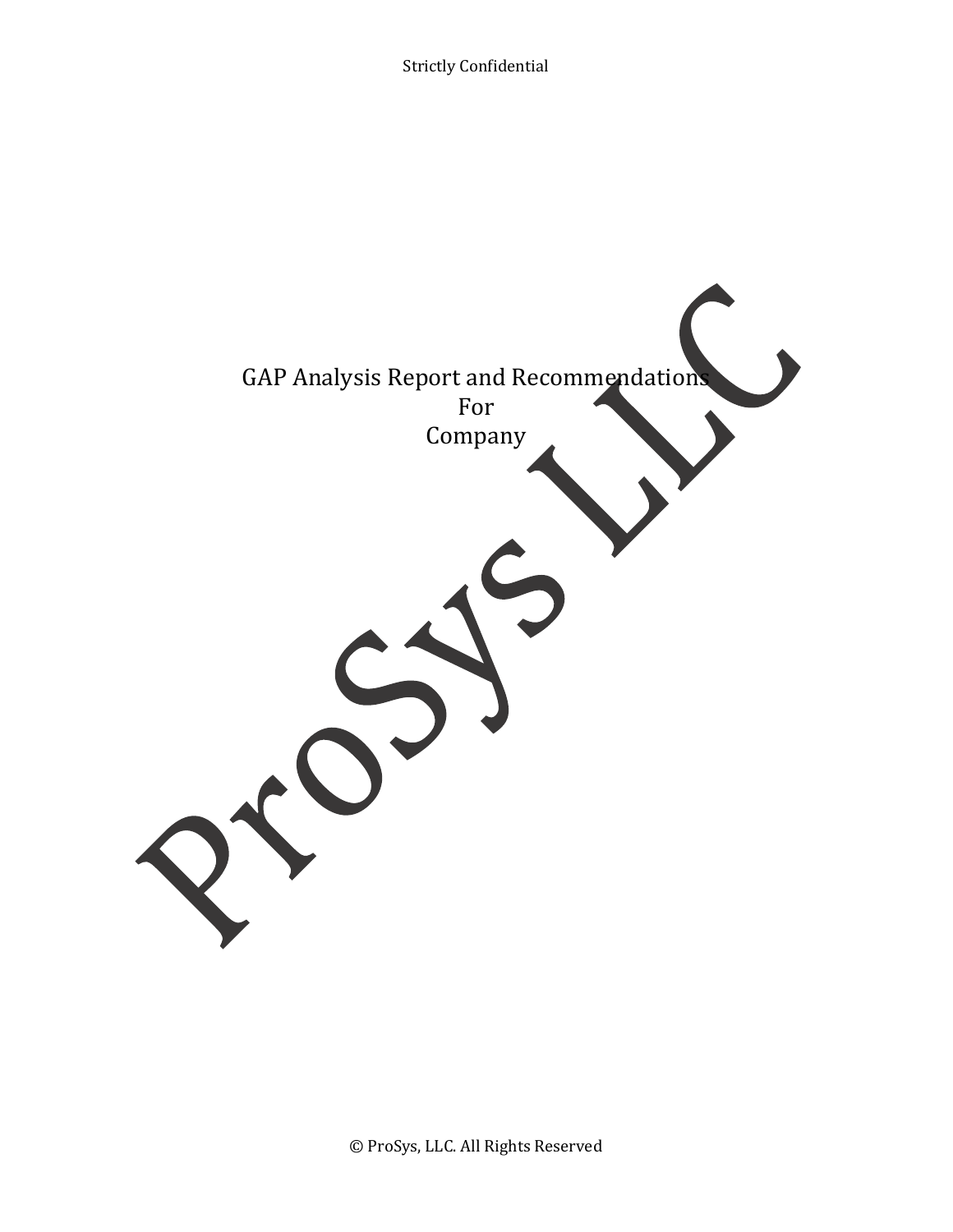### **Executive Summary**

### Risk Exposure and Significant Findings

Based on a review of the responses and documents submitted in response to the questionnaire, overall the Company appears to be very well organized and operated, with most of the significant policies and procedures well documented.

### Supplementary Observations

Other than what is set forth herein, and based on a review of the responses and docum submitted in response to the questionnaire, there are no supplementary observations. Possible supplementary observations will be determined and documented upon completion of the onsite assessments.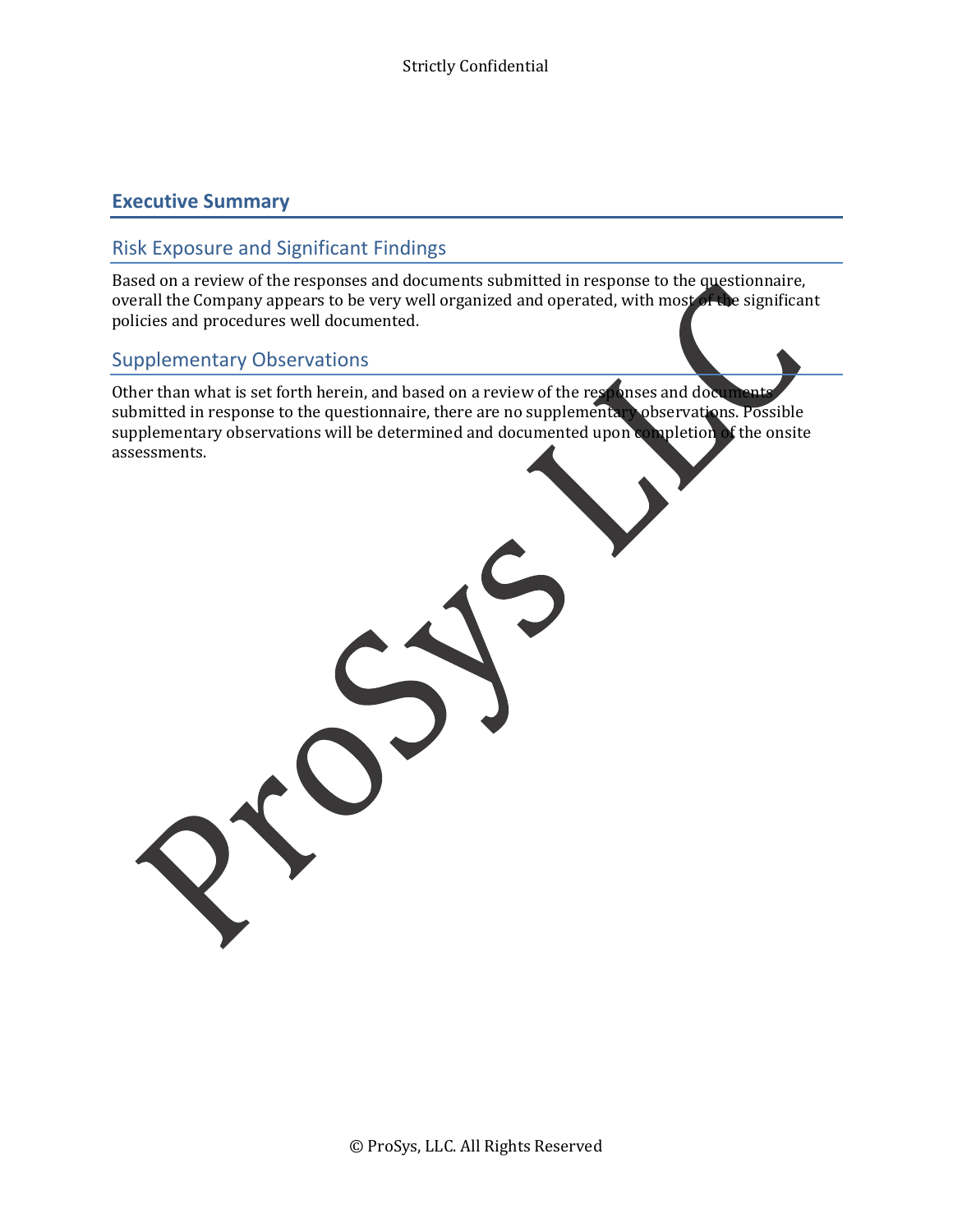## Management, Organizational Structure, Personnel and Training

#### **Management**

The Company has an Organization Chart, which covers all employees, supervisory relationships and functional alignments. There are names associated with all positions and there are no gaps in any chain of command. The Company has a vetting committee comprised of senior management, legal, human resources, financial and operational. Updates will be proposed and vetted. Once the changes have been vetted and updated, the HR department will review and communicate the changes to the employees. There have not been any recent organizational changes and at this time no changes are being planned.

The Company has procedures for determining who serves as a member of Company management, as well as determining compensation and advancement within the Company.

The Company heavily participates in a number of industry  $\alpha$  ganizations through which the Company remains up to date on industry and regulatory changes.

#### *Recommendation: None.*

#### **Capacity and Staffing**

The analysis to ensure the Company is staffed properly is bifurcated, focused on (i) having the requisite amount of qualified  $\epsilon$ mployees to handle increases in volume, and (ii) necessary increases in quality control reviews that  $\gamma$  ust mirror and  $\gamma$  me increase. These concerns take priority in making staffing decisions at the Company.

Additionally, the Company performs multiplexiels review/reporting related to capacity and staffing: 1. New referral volume is reported monthly, but informally reviewed more frequently, usually weekly. 2. The Company  $\mathbf{h}$  and  $\mathbf{h}$  and  $\mathbf{h}$  referrals/FTE monthly 3. The Company reviews timelines by state weekly and monthly, which helps determine if the cases/FTE ratio needs to flex.<br>4. The Company reparts to the sases FTE on an annual basis, however, it reviews and discusses  $\text{PSE}$   $\text{FTE}$  on an annual basis, however, it reviews and discusses informally month.

The  $\Box$  mpany  $\Box$  as the  $\Box$   $\Box$   $\Diamond$  ratios (12 month average):

Supervisor Staff: Supervisor to Staff to file:

The Company has the following turnover rates (12 month average):

Staff: % Managers/Supervisors: %

The Company has the following tenure (12 month average):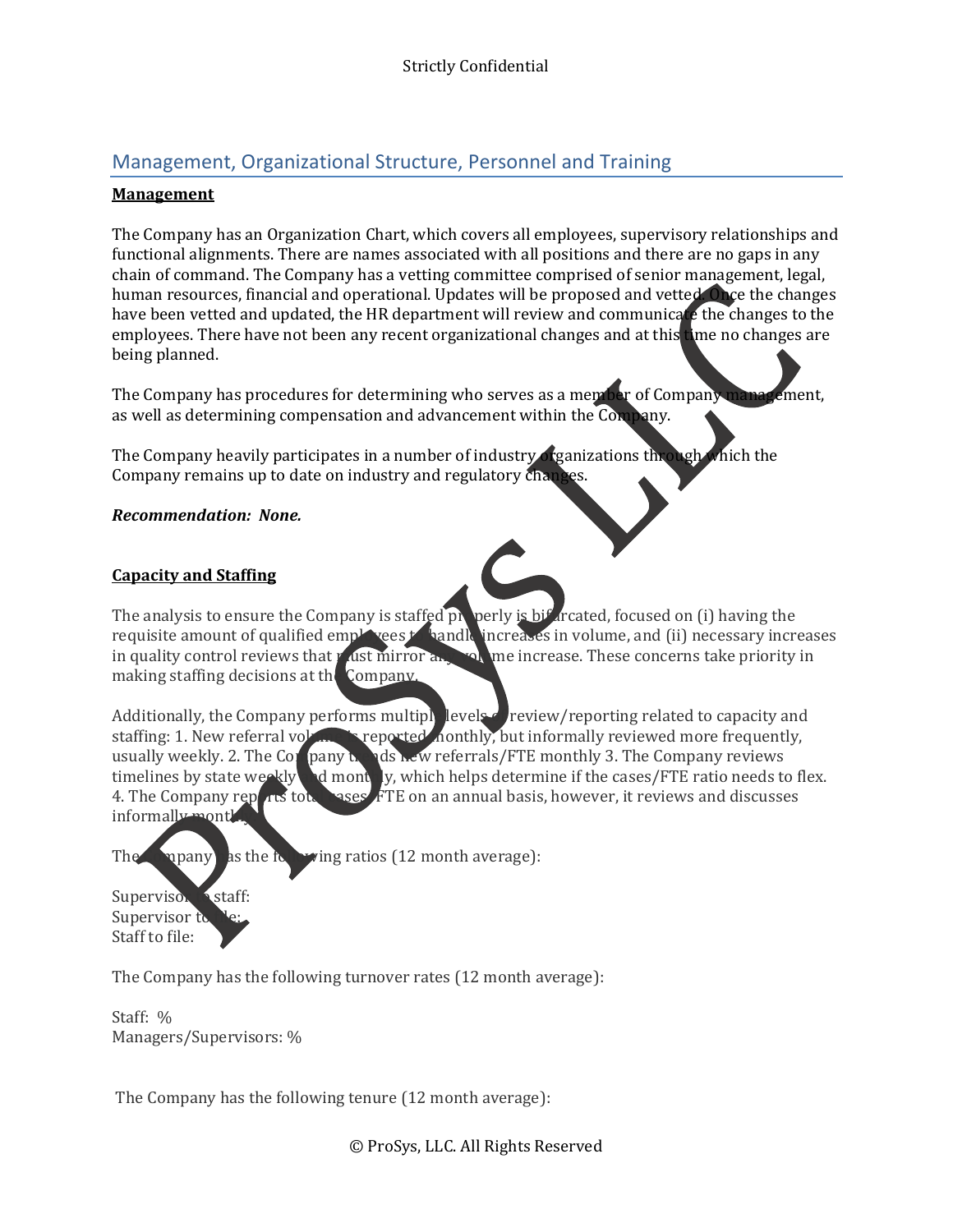Staff: years Managers/Supervisors: years

### *Recommendation: Review reports used for capacity/staffing planning and tracking workloads.*

### **Personnel**

The Company has documented job descriptions and hiring requirements for each position. The Company also has an extensive background screening policy, as well as satisfactory drug testing and EEO policies.

The Company has a well documented process for addressing media inquiries, as well a supervising employees, monitoring work loads, addressing performance issues and terminating employees. All documents related to the foregoing are held and maintained in a file cabinet located within the Human Resources Department for the duration wheir employment are an employee leaves the Company, their files are scanned electronically and anticine on the Human Resources leaves the Company, their files are scanned electronically and drive indefinitely.

#### *Recommendation: None.*

### **Training**

The Company has a formal training program for all employees and all positions. The training program starts with a detailed **instruction of the Company's case management system.** Each employee must, first, master the **tools at their disposal** in this regard. Most important therein is the understanding of the various case steps that must be followed and documented in the system. These case steps are customized to the various stages of the foreclosure, bankruptcy, REO, mediations and eviction processes. Employees are also trained as to how the case management system is integrated with the various outsourcer systems. This training will include a full and complete understanding of how and when those outsourcer updates must be manually updated and when they will be automatically handled between the systems. Each employee is then trained on the work flow of a new matter from the Company to the outsourcer. The Company utilizes various training tools, such as power point presentations and flow charts, and provides such training both online and in a classroom setting. In addition, the Company has a mandatory annual training covering such topics as  $I\overline{T}/S$  ecurity, ethics and selected HR policies.

In terms of changes to the Company's training program, materials, etc. the Company stays up to date on the current changes in the law, as well as the emerging trends. In addition to subscribing to industry publications, the Company's supervisors are assigned websites, publications, etc. and are required to actively monitor these sources. Urgent matters requiring more immediate attention are brought to an executive's attention as soon as the Company obtains the information. In the event of a change, the vetting committee comprised of senior management will review and discuss the change. All new and/or modified processes and documents are vetted prior to implementation. Once a change has been vetted and approved, a supervisor will meet with the affected employees to review the change.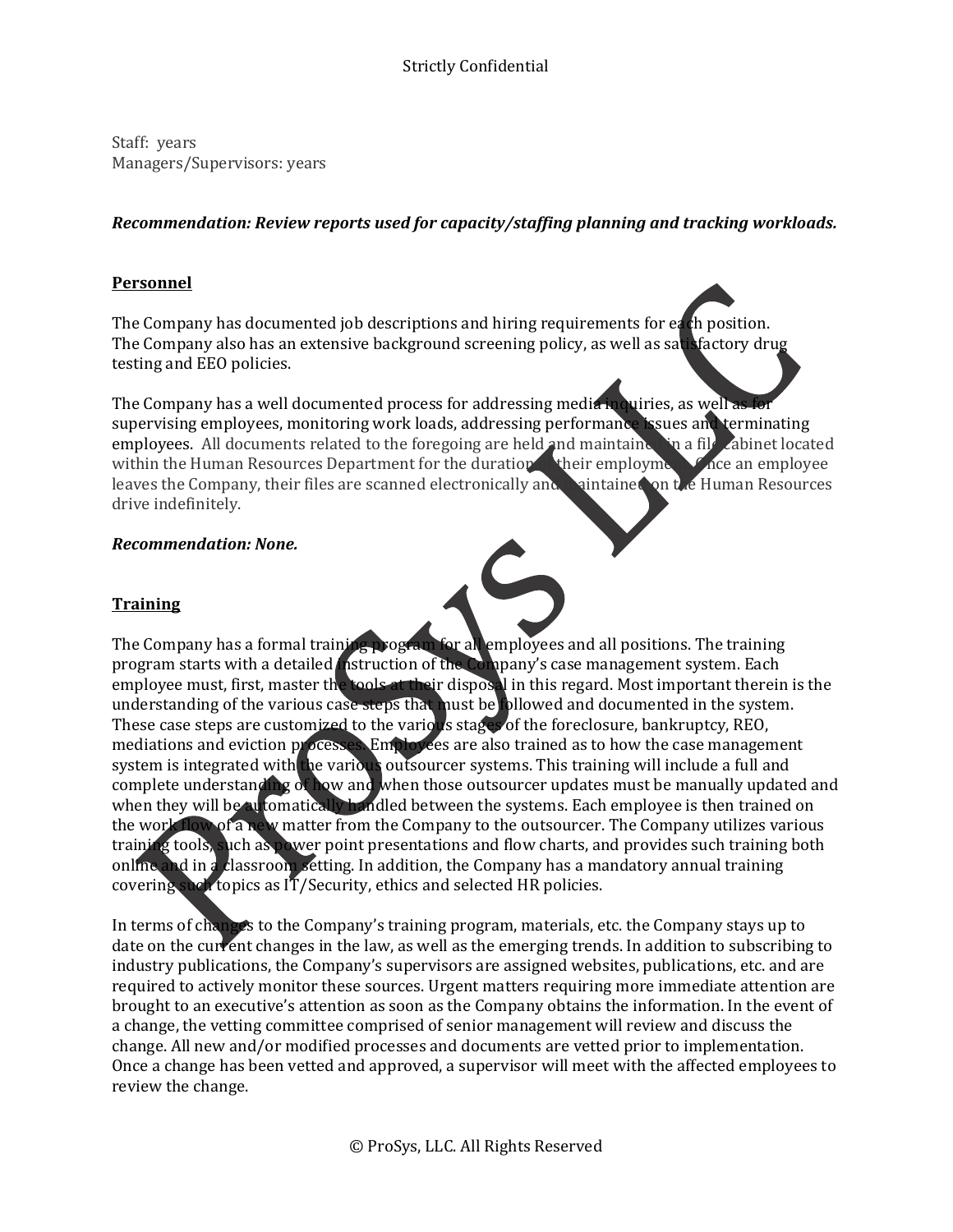The Company provided sample training materials and logs evidencing who completed what training and when.

#### *Recommendation: None.*

### Audit, Internal Controls, Operational Processes/Procedures

#### **Audit and Internal Control**

The Company has been audited by various investors and GSEs to ensure  $\text{compl}$  are with regulatory legal, IT / technology, quality control and assurance, security controls, vivacy, by mess continuity and HR requirements. There have not been any negative  $\chi$  dings nor any actions required.

The Company provided comprehensive and detailed interpolicial quality control  $\chi$  olicies and procedures, as well as documentation verifying that such  $\overline{p}$  ies and procedures are adequately covered in the Company's training program.

#### *Recommendation: Review how the Company monitors adherence to its internal quality control policies and procedures, including a review of any applicable reports and a demonstration of the Company's case management system.*

#### **Operational Processes and Procedures**

#### **Services/Deliverables/Timeline Management**

The Company did provide a detained and documented service delivery timelines and workflow processes which it purportedly uses in connection with service delivery. The Company also provided several sample reports is uses in monitoring adherence to such timelines and workflows.

Additionally, the Company's case management system includes a dynamic workflow engine, built-in fee and cost forecasting, and integrated document generation, storage and retrieval. The Company has customized its case sequences to include the expected timelines required for each event in every stage of the action for all departments (foreclosure, bankruptcy, REO, mediations, evictions etc). Steps for each stage are assigned to the staff and worked through a current step queue daily. These steps are monitored by management through the dashboard reports to ensure the files are moving continuously. The dashboard reports allow review of timelines for each stage of the process. The reports can also give an aging (in days) of cumulative timeline from referral and to any stage in the process.

*Recommendation: Confirm/observe how the Company monitors adherence to its service delivery timelines and workflow processes, including a demonstration of the Company's case management system, its reporting capabilities and how such reports are used. Review dashboard and reports related to timeline management.*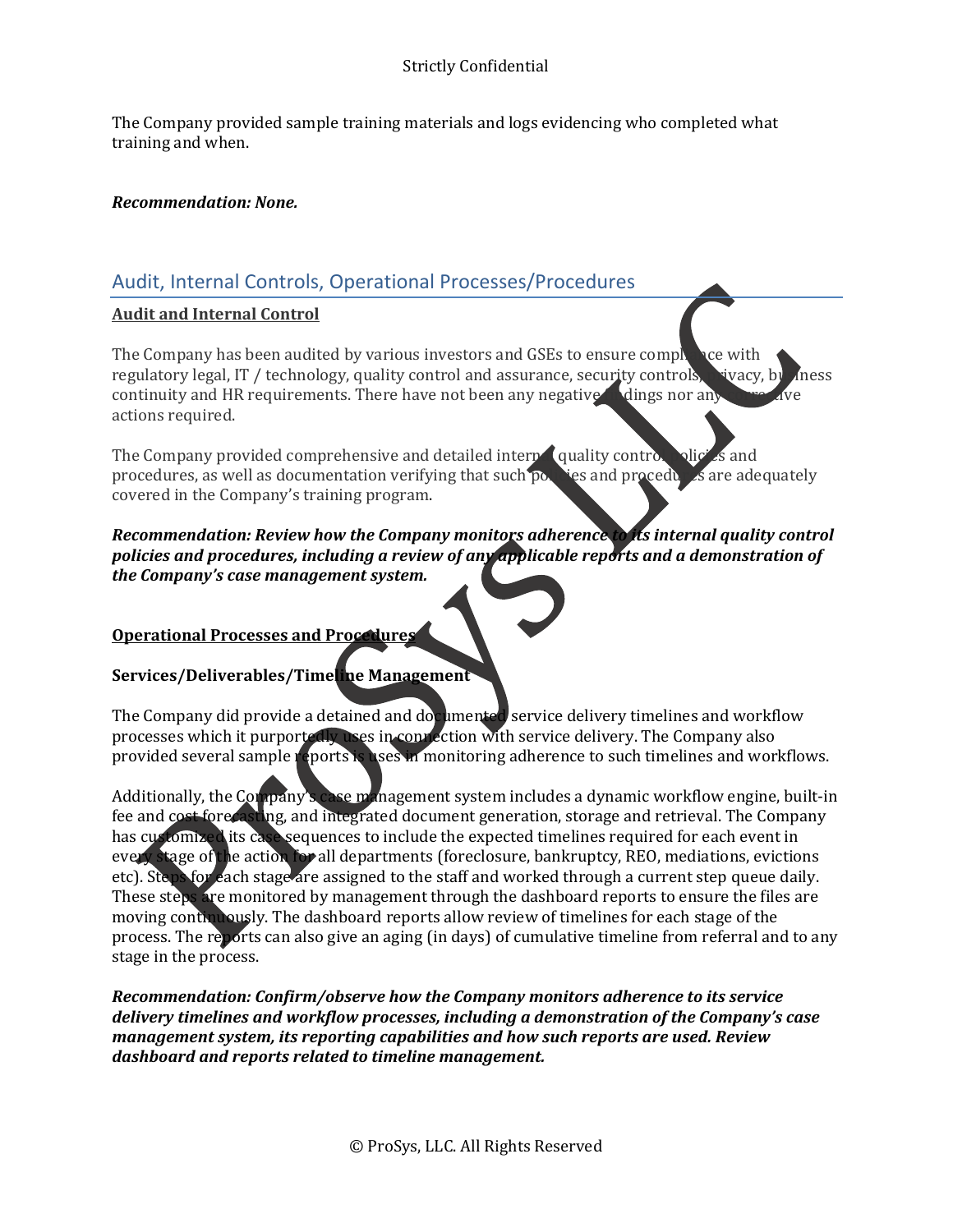### **Payment/Invoicing**

The Company has written procedures and flowcharts related to its payments and invoicing. The Company also provided several sample reports is uses in monitoring adherence to such workflows

*Recommendation: Confirm/observe how the Company monitors adherence to its billing/invoicing procedures and flowcharts, including a demonstration of the Company's billing/invoicing system.*

#### **Loss Mitigation/ Communication with Borrowers**

The Company has well documented processes and procedures related to loss multipation and  $\Delta r$ communication with borrowers.

#### *Recommendation: Confirm/observe how the Company monitors its adherence to such process/procedure.*

### Corporate Governance, Legal and Corporate Liabil

#### **Corporate Governance**

The Company has procedures for determining who serves as a member of Company management, as well as for addressing media inquiries. The Company also has a well documented Ethics and Whistleblower Policy. No complaints were received within the last 24 months.

#### *Recommendation: Review any training conducted in connection with Ethics and/or Whistleblower Polices.*

#### **Legal and Corporate Liability**

The Company is a  $\Box$  Corporation, heensed to do business in  $\Box$ . The Company is owned as follows:

The Company has appropriate insurance, with sufficient limits, effective until 1/2015.

There have been no claims made under any policy within the past 12 months, and neither the Company **nor** any Company employee has been a party to any lawsuits, government, regulatory or disciplinary investigations, actions or reprimands, or criminal proceedings during this same period.

Regarding the  $\frac{1}{2}$  porting and/or tracking of any such actions, all complaints regarding employees are escalated to the department team coordinator for investigation and necessary corrective action, if any. These complaints are tracked like any other corrective action in the employee's HR file. Additionally, all litigated matters are reviewed by the Company's General Counsel.

Neither Fannie Mae nor Freddie Mac has investigated, disciplined or terminated the Company or any Company employee, nor had any referrals to the Company suspended within the last  $24$ months.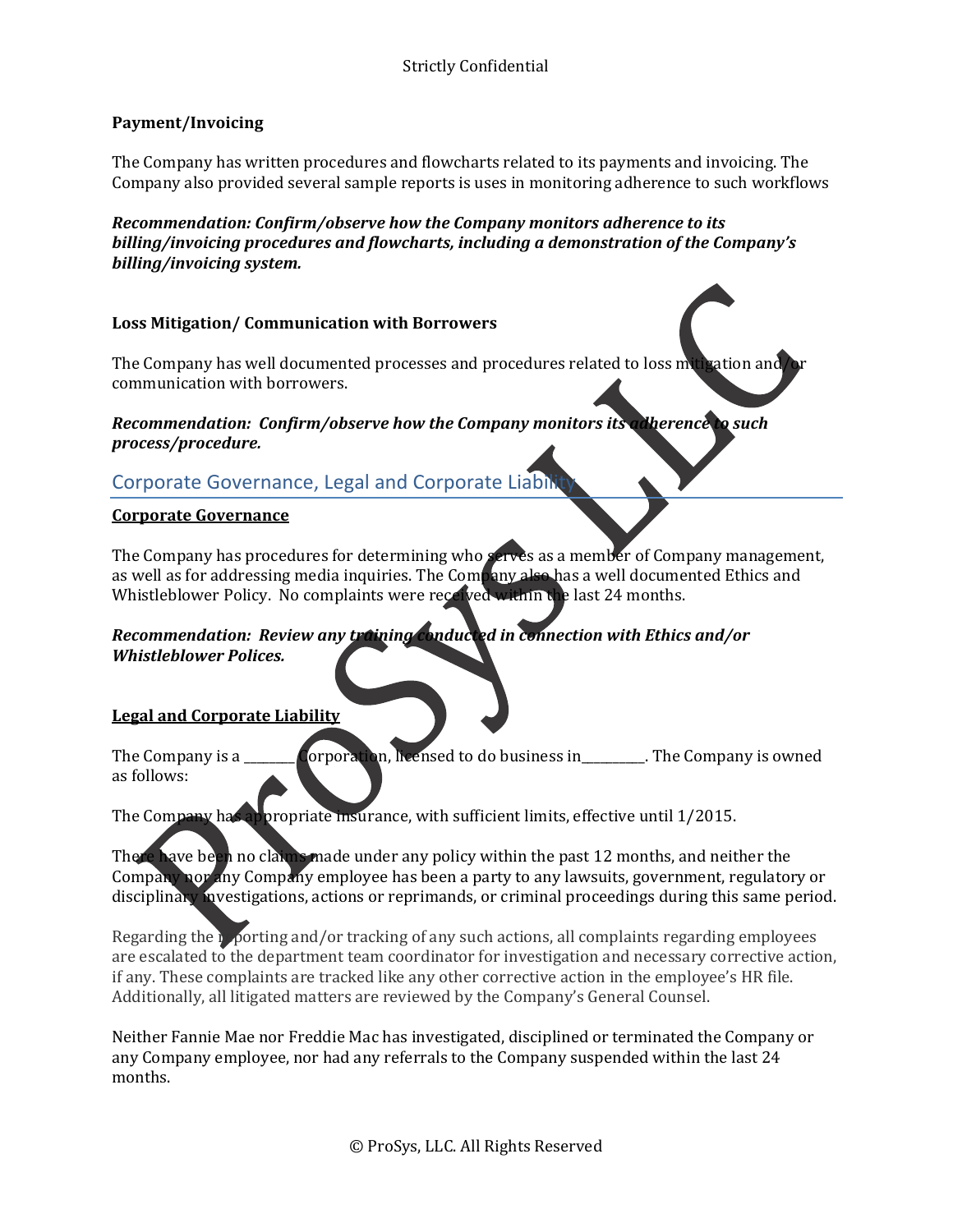*Recommendation: Get additional details on procedures for reporting and/or tracking any existing, pending or threatened material lawsuits, government, regulatory or disciplinary investigations, actions or reprimands.*

### Financial

The Company's current financial position and results of operations appears to have LOW "stress" or risk toward irregularity at this time. Changes in the financial position and operating results over the prior reporting period do not appear to create excess "stress" or risk of irregularity.

The Company's revenues have not dropped by more than 25% over the last 12 months and/or since the date of its last financial statements, the Company does not have any Companys that constitute more than 25% of the Company's total revenue over the last 12 months, and the Company does not have any contingent liabilities, unpaid tax obligations or tax liens.

#### *Recommendation: None.*

### Vendors /Subcontractors

The Company has a well documented, comprehensive Vendor Management Program. The Company did provide detailed information on its key vendors as well as a sample vendor agreement which appears to include all applicable terms and condition

The Company utilizes a third party to evaluate its key vendors annually, and any significant issues are addressed as they arise in accordance with the Company's VMP. Vendors are evaluated in the same areas and in much the same way as the Company evaluation. The Company also utilizes a third party to perform a file level review on selected vendor's, which includes a review of vendor invoices submitted to the Company and applicable back-up supporting the fees and pass thru costs contained in the invoices. The pass thru charges are also compared against a market fees/costs analysis. 

The Company utilizes the **Following** related third party vendors, which it paid  $\frac{1}{2}$  over the last twelve months.

# **Recommendation:** None

Data and Information Security, Privacy Protection, Business Continuity and Information Technology

#### **Data Information, Security and Privacy Protection**

The Company maintains comprehensive policies governing data privacy and protection, and the handling of secure information.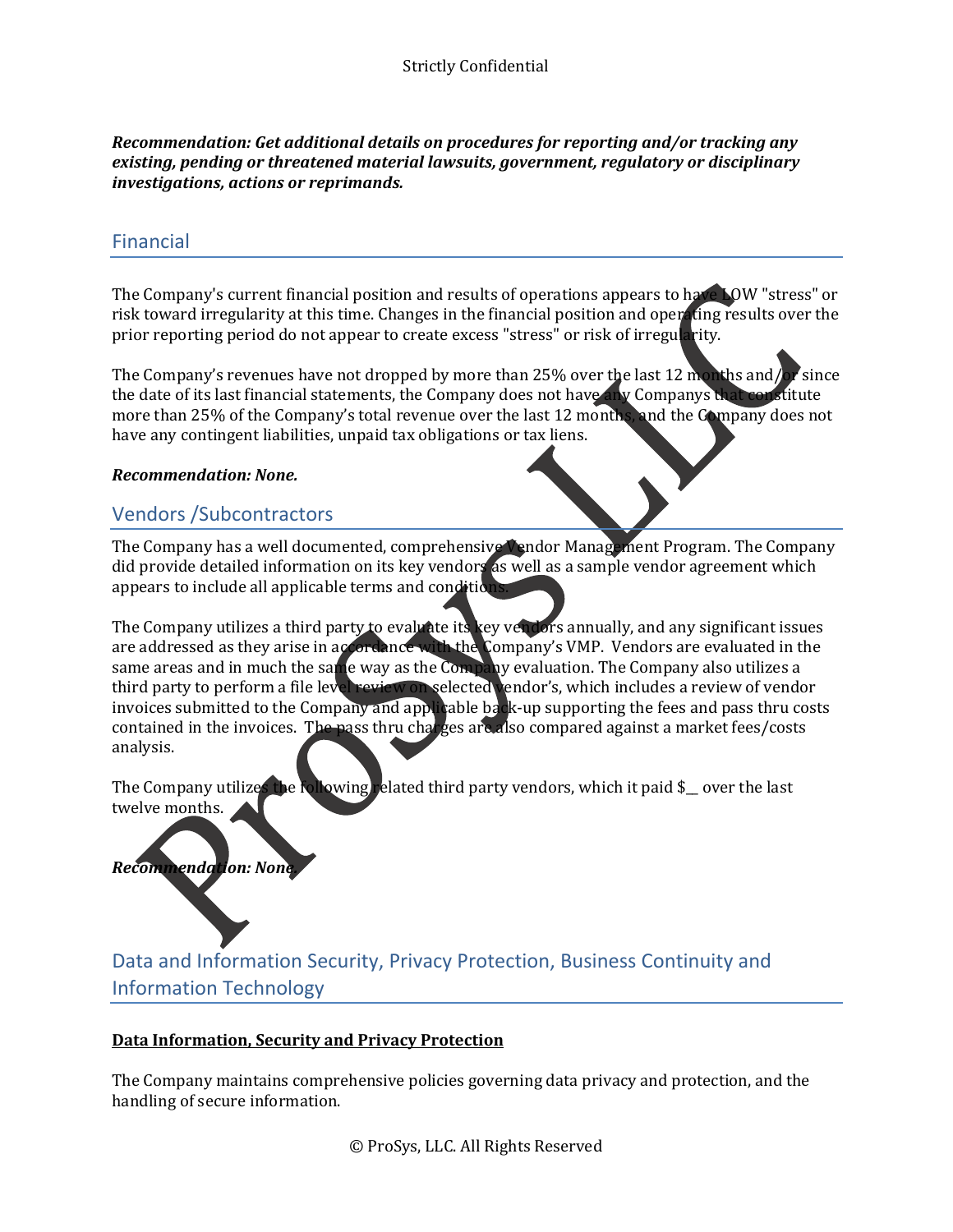*Recommendation: Review the Company's procedures to monitor's its compliance with data protection and security policies. Review the physical security of the Company's facilities, including server room, during on‐site assessment.* 

#### **Business Continuity**

The Company maintains a comprehensive and detailed written and up to date business continuity/disaster recovery plan.

*Recommendation: Confirm testing procedures/results during onsite assessment.* 

#### **Information Technology**

Based on a review of the responses submitted and the accompanied documentation, the Company appears to have an IT department that operates and understands the importance of data and data security. Pending an on-site review of policies, procedures and the actual practice of the policies, or additional documentation, we would conclude that the Company intends to operate with the best practices of data and data security in mind.

*Recommendation: During onsite assessment, inspect the Company's servers, the Company's server room, the Company's server environment, backup systems, security systems, penetration protection systems / software, server logs, server patch protocols, etc. via onsite IT Review Agenda.*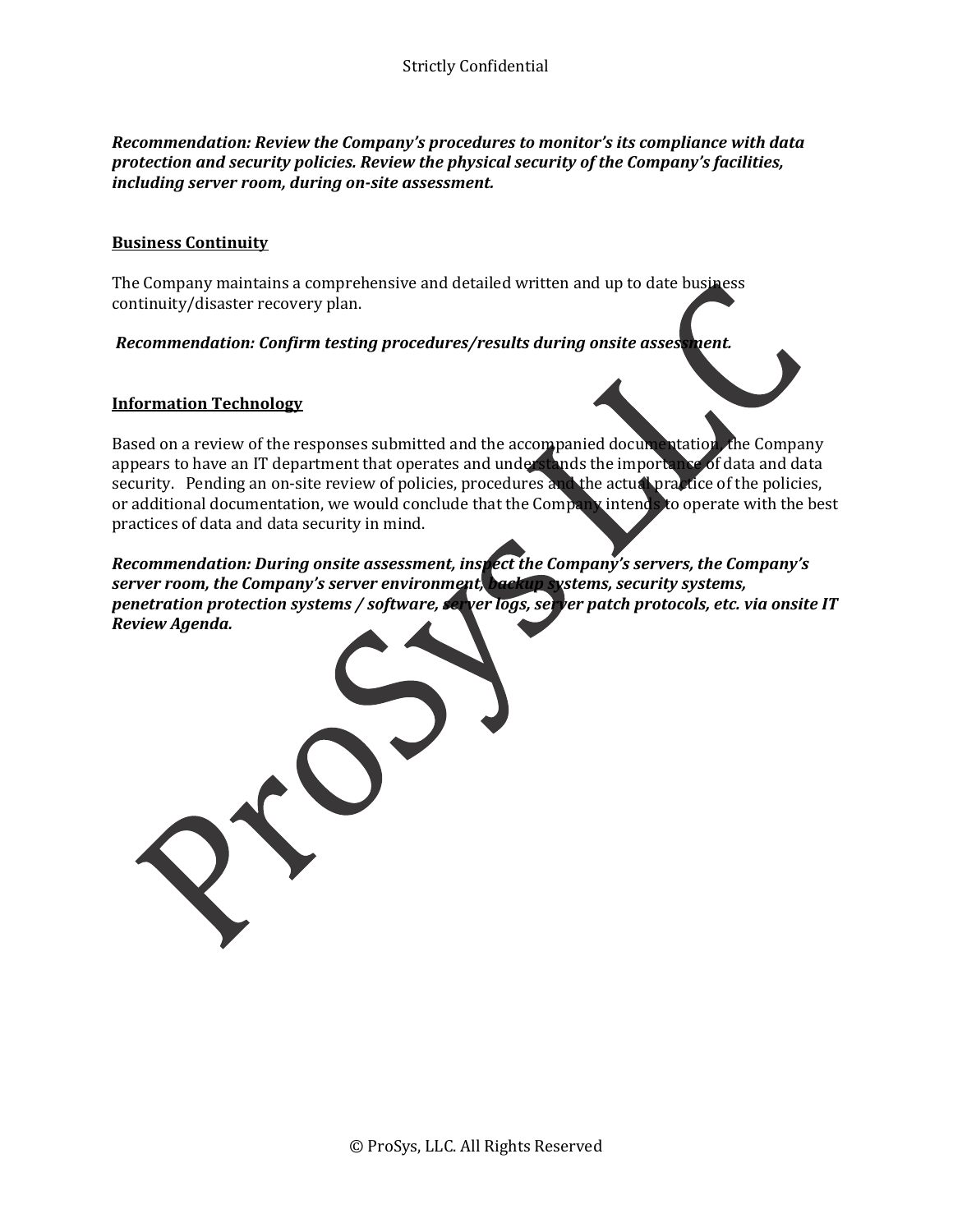### **Risk Assessment Chart**



#### Definitions:

Green: Aspects of the review were predominately favorable with little to no findings.

Yellow: The review indicated there were areas where controls could be improved, or more information is needed.

Red: The review indicated there was opportunity for significant improvement over controls and/or the controls in place were unacceptable.